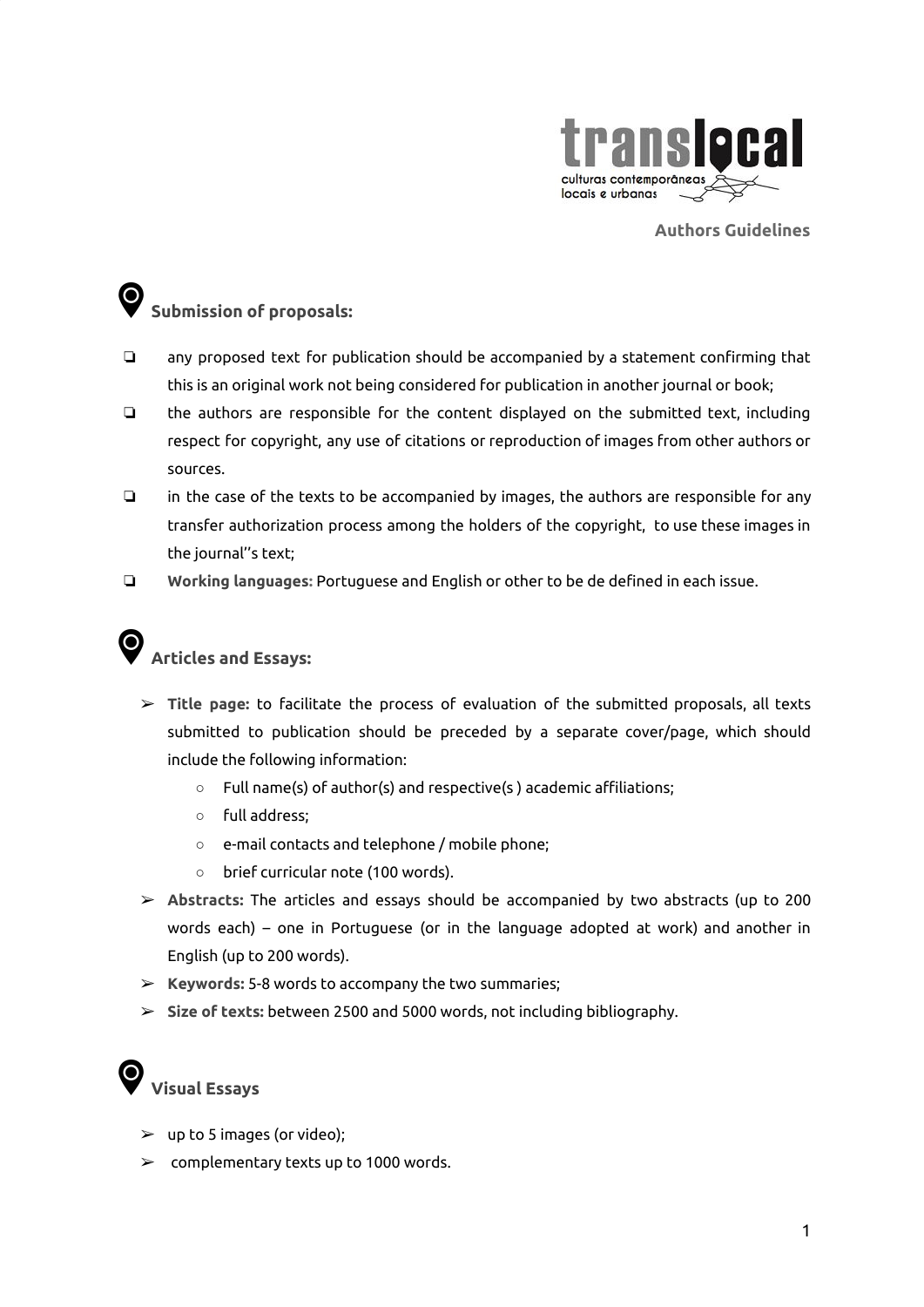

The journal will include a section for the publication of reference bibliographies on the subject of the cover of each number. This section will also accept the inclusion of critical reviews (up to 1000 words) books of various scientific, artistic and cultural areas that will be subject to evaluation by the Reading Committee.



- ➢ **Format:** texts must be submitted in Word document.
- ➢ **Font, margins and spacing:** all texts must adopt the font Times New Roman, size 12, with standard margins and line spacing of 1.5.
- ➢ **Title:** centered, with initial capitals, bold and followed by a blank line.
- ➢ **Author(s):** name(s) aligned to the right, bold, followed by a blank line.
- ➢ **Epigraph(s) (if applicable):** font size 11; right alignment, blank line below.
- ➢ **Titles of sections of the text (if applicable):** left alignment; not indented and unnumbered; 12 font size, bold; preceded by a blank line, but not followed by blank line;
- ➢ **Normal paragraphs:** justified and indented left 0 cm; Right 0 cm; 1st row 1 cm.
- ➢ **Quotes:**
	- **○** If less than 4 lines integrated in the text, in quotation marks and followed by bibliographic reference according to the system author/date, in round brackets;
	- **○** If 4 or more lines Separated from the main text by a blank line. Indent: left 1.5 cm; Right 0 cm. Font: Times New Roman, size 11. Line spacing of 1. collected Margins 1.5 cm to the right and left of the main text.
- ➢ **Inverted commas and parentheses :**
	- **○** Use " " and not « »;
	- **○** to indicate the omission of textual fragments, within the text, use […] .
- ➢ **Notes:** only permitted endnotes (rather than footnotes). Font: Times New Roman, size 10, 1 line spacing.
- ➢ **Punctuation marks simultaneously with quotation marks:** if punctuation marks occur simultaneously with the quotes of a quote, those should be placed after the quotes.
- ➢ **Numbering of endnotes in the text:** must occur after the punctuation mark that is closest to the topic that will be annotated.
- ➢ **Images:** all images must be identified as Image, being followed by the respective number (Image 1, Image 2, …) together with its own full caption. Text in Word version should already include the images in the place where the author considers it occur. However, these